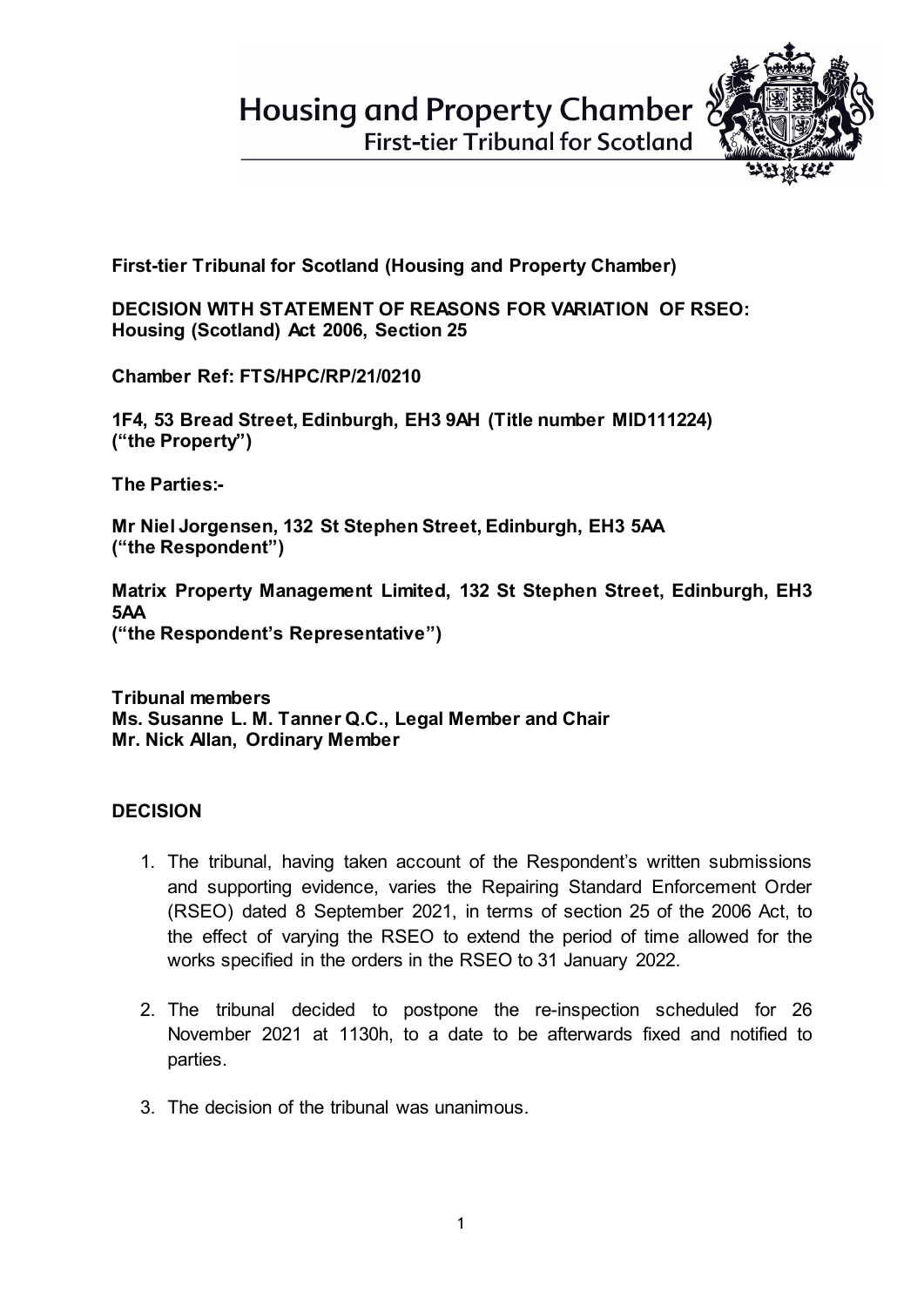## **Reasons**

- 4. Reference is made to the decision of the tribunal dated 8 September 2021 and the RSEO of the same date, ordering that the works specified therein had to be completed within 8 weeks of the date of service of the notice. The date for compliance with the RSEO has passed.
- 5. Since the RSEO was made, the former tenant Applicant has moved out of the Property and is no longer a party to proceedings. On 2 November 2021 the tribunal decided to continue its consideration of the Application, in terms of Schedule 2, para 7 of the Housing (Scotland) Act 2006.
- 6. In response to Directions and other correspondence from the tribunal, the Respondent has responded to provide information in relation to progress of the works specified in the RSEO. The Respondent has admitted that the required works have not been carried out despite the period for compliance having passed. No inspection for quotation purposes was carried out during the period for compliance with the RSEO. The Respondent arranged for a contractor to attend on 9 November 2021 for the purposes of inspecting the bathroom window and providing a quotation. The Respondent has now obtained and provided a quotation from a contractor dated 15 November 2021, for replacement of the bathroom window in the Property. However, the company from which he has obtained the quotation is unable to do the works before Christmas 2021. The Respondent has stated that he is seeking alternatives but no other supporting evidence has been provided in that regard. He has also advised that the Property is empty and will not be re-let until the works have been completed. The Respondent has requested a postponement of the re-inspection which is due to take place on 26 November 2021. The Respondent was asked to confirm whether he was seeking a variation of the RSEO and, if so, how long he requires the time period to be varied by in order for the works to be completed but he has not provided a response.
- 7. Section 25 of the Housing (Scotland) Act 2006 provides:

*"(1) Where the First-tier Tribunal has made a repairing standard enforcement order, it may, at any time—*

*(a) vary the order in such manner as it considers reasonable, or* 

*(b) where it considers that the work required by the order is no longer necessary, revoke it.* 

*(2) Where subsection (3) applies, the First-tier Tribunal must vary the repairing standard enforcement order in question—*

*(a) so as to extend, or further extend, the period within which the work required by the order must be completed, and*

*(b) in such other manner as it thinks fit.*